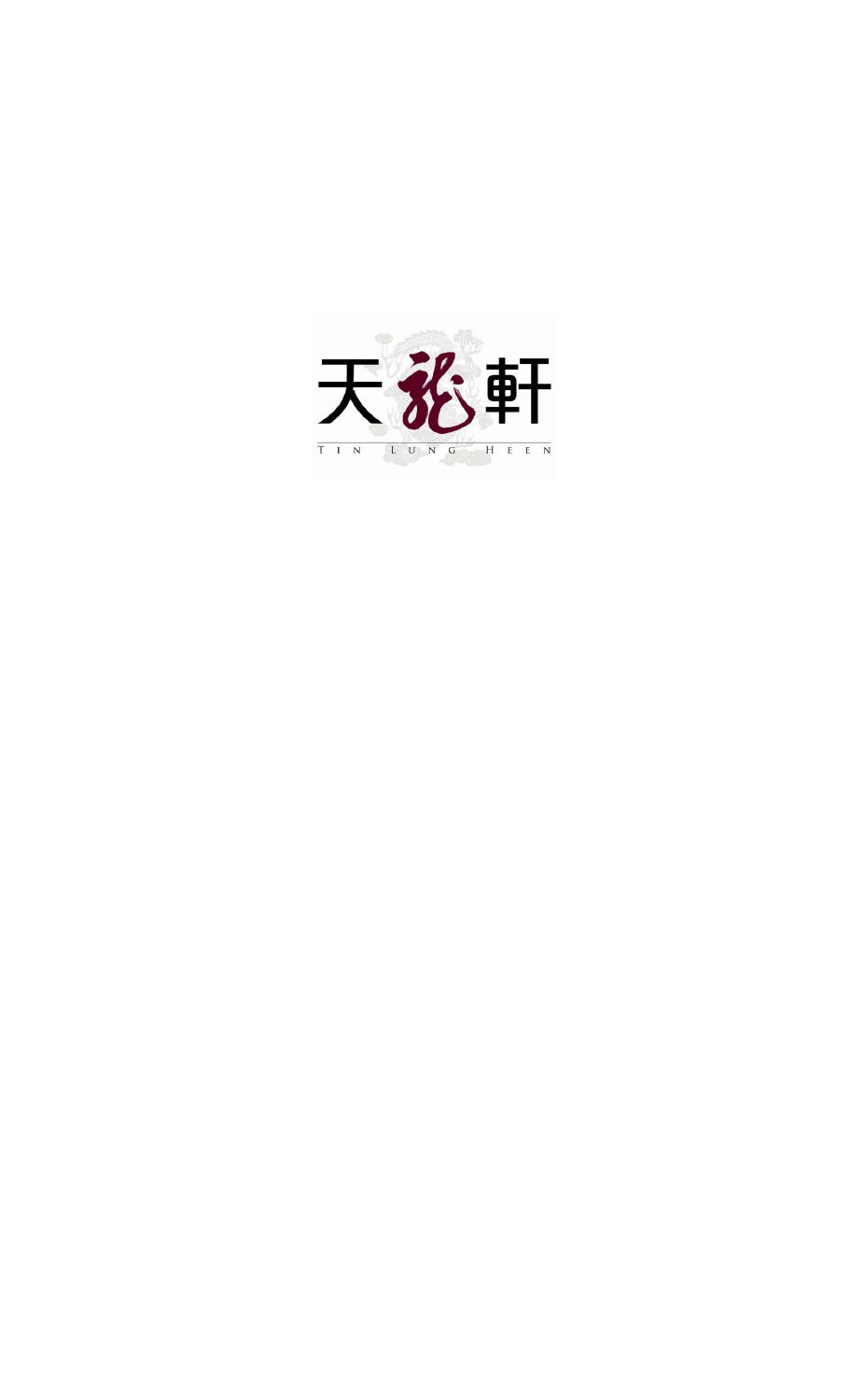

# **MICHELIN DEGUSTATION MENU**

#### **Chef's Premium Selection**

*Marinated fresh abalone in soy sauce Barbecued pork with osmanthus flower honey Deep-fried beef brisket with plum sauce NV Nicolas Feuillatte Reserve Exclusive Brut, Champagne*

**Pan-fried lobster with shrimp roe paste and coriander** *2017 Aile d'Argent Blanc du Château Mouton Rothschild, Pauillac, Bordeaux*

**Steamed garoupa fillet with Jinhua ham and superior bird's nest**

#### **Braised beef fillet with Kyoho grape**

*2008 Pavillon de Léoville Poyferré, Saint-Julien 2008 Château Pape Clément, Pessac-Léognan 2008 Château Palmer, Margaux*

#### **Fried rice with Alaska crab meat and green tea**

*Hangzhou Chrysanthemum Buds Tea*

**Chef's Specialty Desserts** *Chilled mango cream with sago and pomelo Deep-fried sesame dumpling filled with yogurt 2008 Château Rieussec, Sauternes*

*HK\$1,688 per person*

*Selected premium wines available at an additional HK\$1,200 per person Upgrade to a glass of 2008 Château Pape Clément at an additional HK\$538 Upgrade to a glass of 2008 Château Palmer at an additional HK\$968*

*Minimum order for 2 persons or above*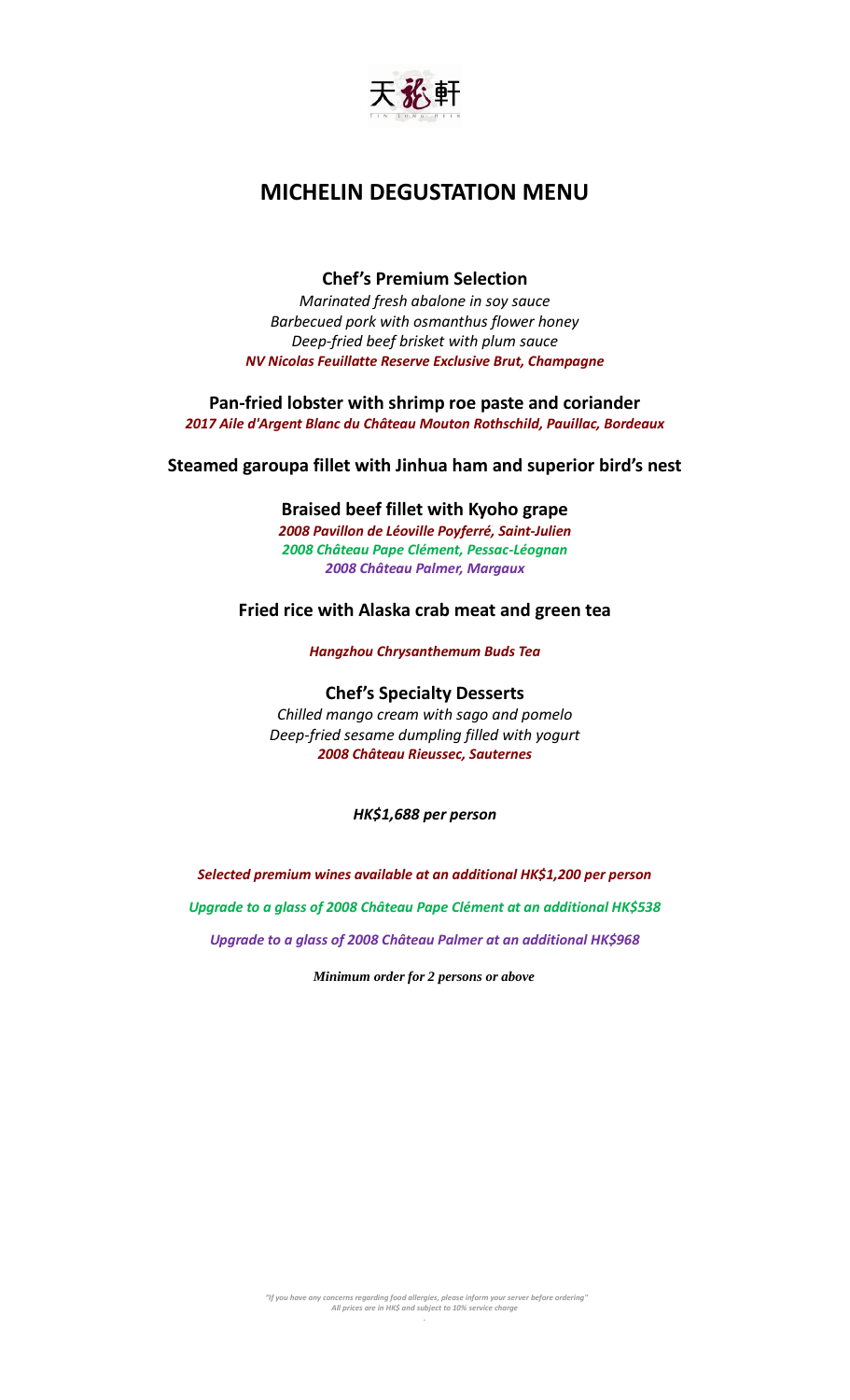

## **SIGNATURE TASTING MENU**

#### **Chef's Premium Selection**

*Chilled shredded abalone with jellyfish in sesame oil Barbecued pork with osmanthus flower honey Deep-fried shrimp toast 2017 Pinot Grigio Livio Felluga, Friuli Venezia Giulia*

**Deep-fried crab shell filled with crab meat and onion** *2016 Blanc des Cabanes, Château du Coureau, Bordeaux*

**Double-boiled chicken soup with fish maw in baby coconut**

**Pan-fried scallop with minced ginger and spring onion served with diced crispy rice cracker** *2015 Chassagne-Montrachet, Olivier Leflaive, Burgundy*

**Wok-fried lamb loin with garlic and peppers**

*2008 Pavillon de Léoville Poyferré, Saint-Julien, Bordeaux 2008 Château Pape Clément, Pessac-Léognan, Bordeaux 2012 Château Palmer, Margaux, Bordeaux*

**Braised bamboo fungus with spinach and black truffle**

**Fried rice with diced abalone, goose and shrimp wrapped in lotus leaf**

#### **Chef's Specialty Desserts**

*Chilled mango cream with sago and pomelo Steamed sponge cake with egg yolk 2014 Prince de Saint-Aubin, Sauternes, Bordeaux*

*HK\$1,788 per person*

*With a glass of champagne from Sommelier's selection Selected premium wines available at an additional HK\$1,550 per person Upgrade to a glass of 2008 Château Pape Clément at an additional HK\$538 Upgrade to a glass of 2012 Château Palmer at an additional HK\$968*

*Minimum order for 2 persons or above*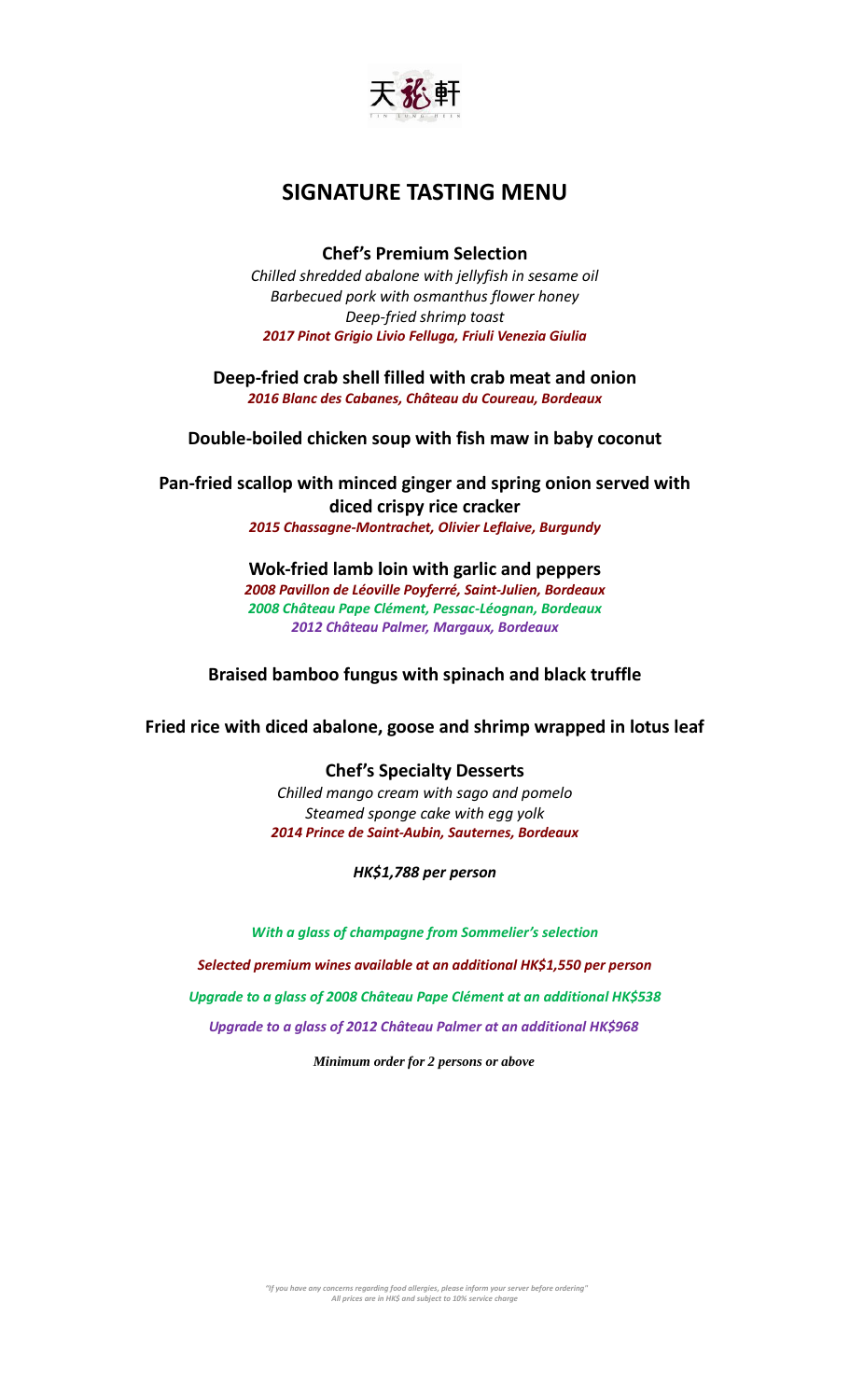

## **PRUNIER CAVIAR & CHEF PAUL APPETIZERS**

# **Prunier Caviar 15g**

*Chef's Premium Selection Roasted crispy suckling pig served with Chinese puff Deep-fried beef brisket with plum sauce Chilled shredded abalone with jellyfish*

*Including one glass of Dom Pérignon 2008*

*HK\$892 per person*

*Minimum order for 2 persons or above*

| <b>Caviar Selection</b>          |           |
|----------------------------------|-----------|
| Prunier Tradition (30 g per tin) | HK\$1,250 |
| Prunier Paris (30 g per tin)     | HK\$1,900 |
| Caviar Beluga (30 g per tin)     | HK\$6,200 |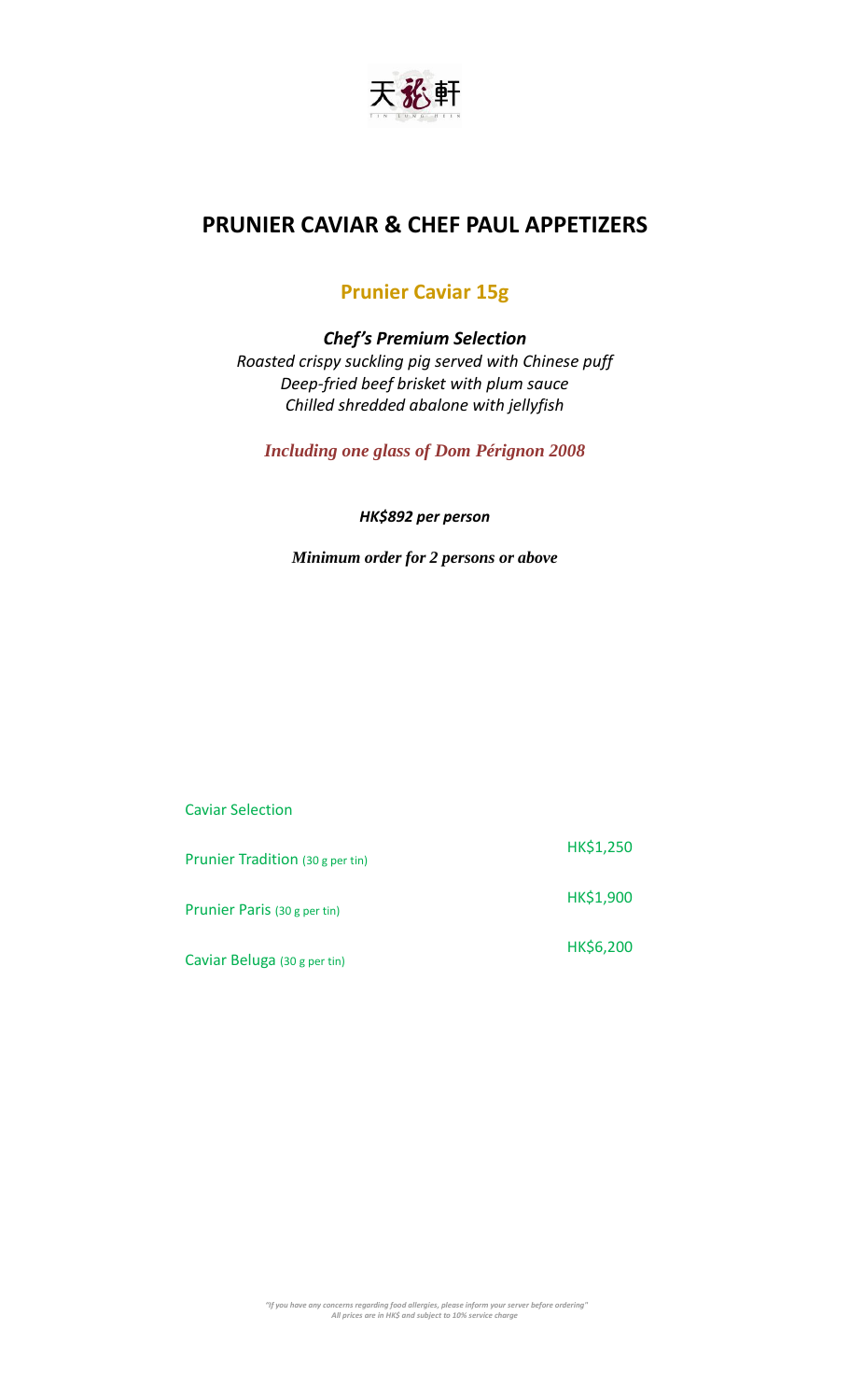

# **APPETIZERS AND COLD DISHES**

|                                                       | $\mathbb{Q} \oslash$ Chilled shredded abalone with jellyfish in sesame oil        | 152 |
|-------------------------------------------------------|-----------------------------------------------------------------------------------|-----|
| ☆ ?</td <td>Deep-fried shrimp toast</td> <td>142</td> | Deep-fried shrimp toast                                                           | 142 |
|                                                       | Deep-fried beef brisket with plum sauce                                           | 142 |
|                                                       | Wok-fried frog leg with spiced pepper salt                                        | 142 |
| ௵                                                     | Wok-fried soft shell crab with port wine sauce                                    | 142 |
| $\sum_{n=1}^{\infty}$                                 | Roasted crispy pork belly                                                         | 132 |
| Y                                                     | Tossed bean noodle with shredded chicken, dried salmon<br>and pickled chili       | 132 |
| จ                                                     | Pan-fried bean curd sheet rolled with assorted<br>vegetables and cordyceps flower | 132 |

*"If you have any concerns regarding food allergies, please inform your server before ordering" All prices are in HK\$ and subject to 10% service charge*

 $\vec{r}$  = Signature  $\vec{r}$  = Pork  $\vec{P}$  = Shellfish  $\vec{q}$  = Vegetarian  $\vec{p}$  = Spicy  $\vec{P}$  = Nuts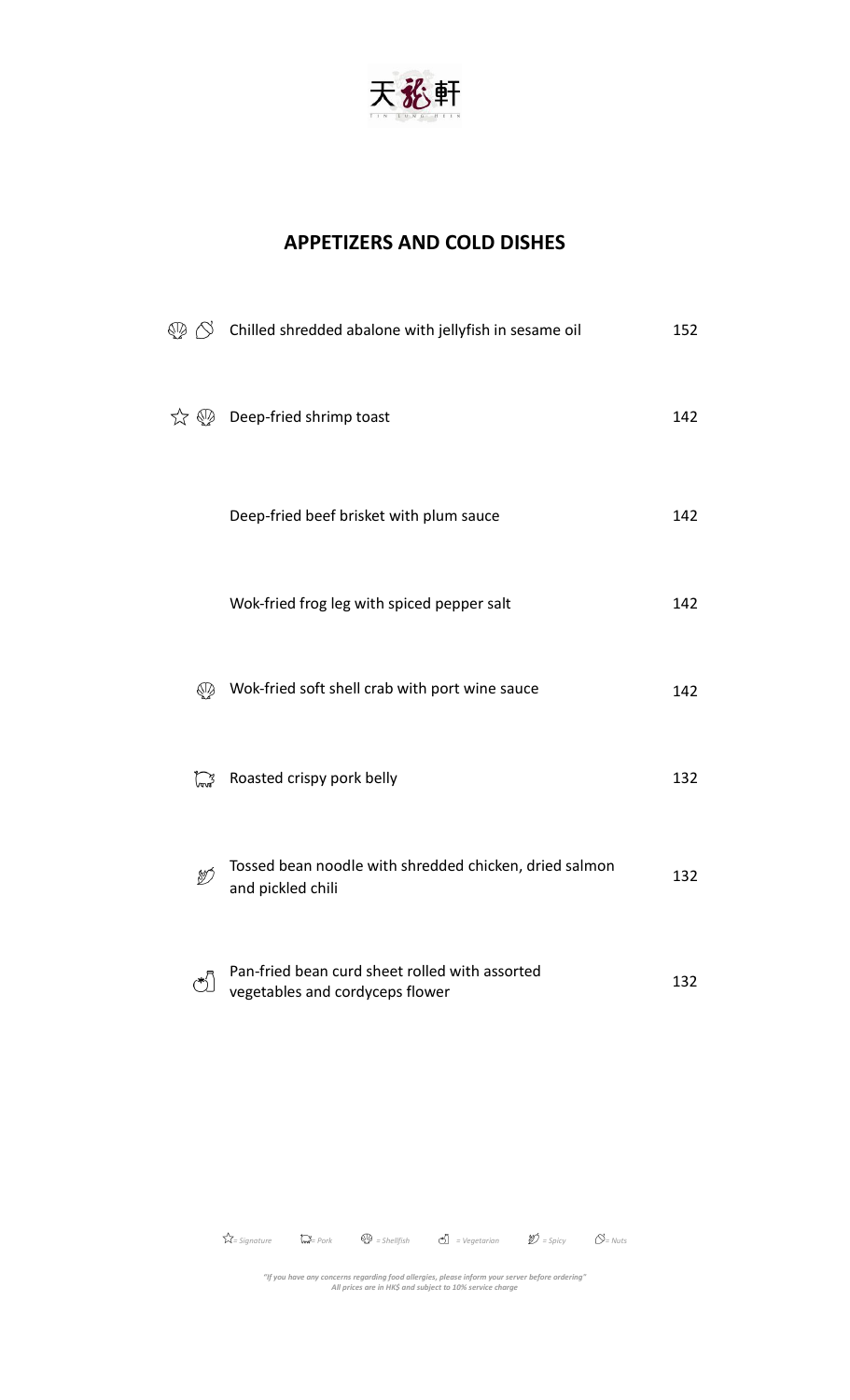

### **BARBECUED SPECIALTIES**

| Barbecued pork with osmanthus flower honey<br>فيسيم<br>فيسم<br>Roasted crispy suckling pig served with Chinese puff<br>Marinated chicken in soy sauce (Half Piece)<br>Roasted goose with plum sauce<br>(Regular portion)<br>(Half piece one course)<br>Tin Lung Heen Peking duck<br>(Half piece one course)<br>(Whole piece one course) *<br>* Additional course:<br>Wok-fried minced duck, mushroom and bamboo shoot served<br>with fresh lettuce |  | Barbecued Iberian pork with honey<br>(24 hours advance notice required) | 376               |
|----------------------------------------------------------------------------------------------------------------------------------------------------------------------------------------------------------------------------------------------------------------------------------------------------------------------------------------------------------------------------------------------------------------------------------------------------|--|-------------------------------------------------------------------------|-------------------|
|                                                                                                                                                                                                                                                                                                                                                                                                                                                    |  |                                                                         | 238               |
|                                                                                                                                                                                                                                                                                                                                                                                                                                                    |  |                                                                         | 338               |
|                                                                                                                                                                                                                                                                                                                                                                                                                                                    |  |                                                                         | 268               |
|                                                                                                                                                                                                                                                                                                                                                                                                                                                    |  |                                                                         | 338<br>628        |
|                                                                                                                                                                                                                                                                                                                                                                                                                                                    |  |                                                                         | 488<br>898<br>216 |



Chef's signature barbecued combination (Per Person) 185 Barbecued pork with osmanthus flower honey Marinated chicken in soy sauce、Roasted goose with plum sauce Roasted crispy pork belly、Marinated beef shin、Pig knuckle、Jellyfish Three kinds of your choice

 $\mathcal{L}$  = Signature  $\mathbb{R}$  = Pork  $\mathbb{D}$  = Shellfish  $\mathbb{D}$  = Vegetarian  $\mathbb{D}$  = Spicy  $\mathbb{D}$  = Nuts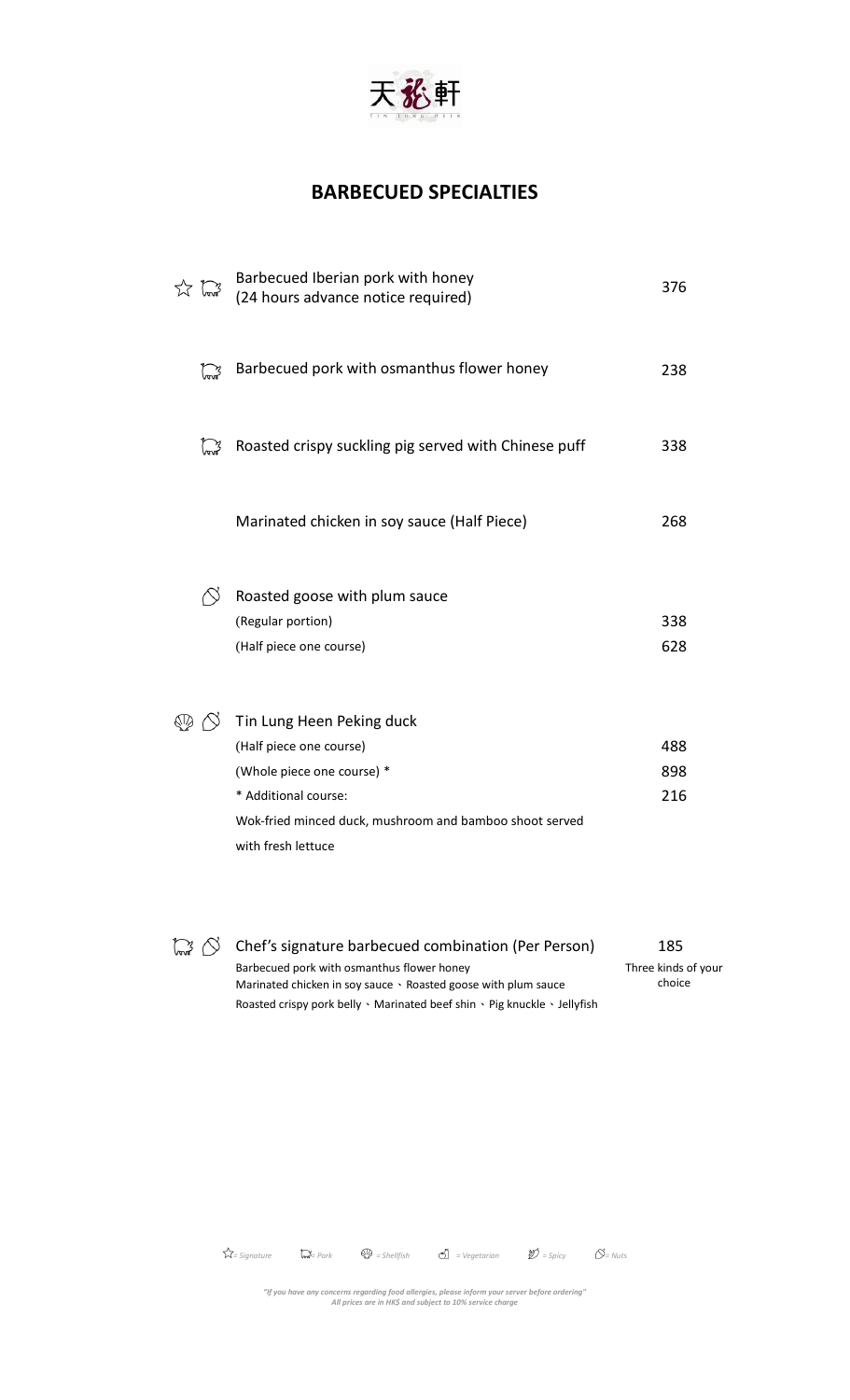

## **SOUPS**

| ☆ 保                                                                          | Double-boiled chicken soup with fish maw<br>in baby coconut                        | Per Person<br>488 |
|------------------------------------------------------------------------------|------------------------------------------------------------------------------------|-------------------|
| $\mathbb{G}$ $\mathbb{Q}$                                                    | Double-boiled sea conch soup with fresh abalone<br>and black garlic                | 416               |
| ra<br>Tana                                                                   | Double-boiled duck soup with cordyceps and<br>superior sea cucumber                | 416               |
| にょ め                                                                         | Braised shredded fish maw soup with abalone, sea<br>cucumber and shiitake mushroom | 250               |
|                                                                              | ্রির �� � Braised hot and sour soup with conpoy                                    | 250               |
| こうしょう じょうしょう じょうかい じょうかい しょうかい しゅうしょう しょうしょう こうしょう こうしょう こうしゃ こうしゃ こうしゃ こうしゃ | Braised scallop soup with vegetable                                                | 238               |
|                                                                              | Double-boiled matsutake mushroom soup with<br>red date and vegetable               | 238               |

 $\overleftrightarrow{\lambda}$  = Signature  $\overleftrightarrow{\lambda}$  = Pork  $\overline{\mathbb{P}}$  = Shellfish  $\overrightarrow{\mathbb{O}}$  = Vegetarian  $\overleftrightarrow{\mathbb{P}}$  = Spicy  $\overrightarrow{\mathbb{O}}$  = Nuts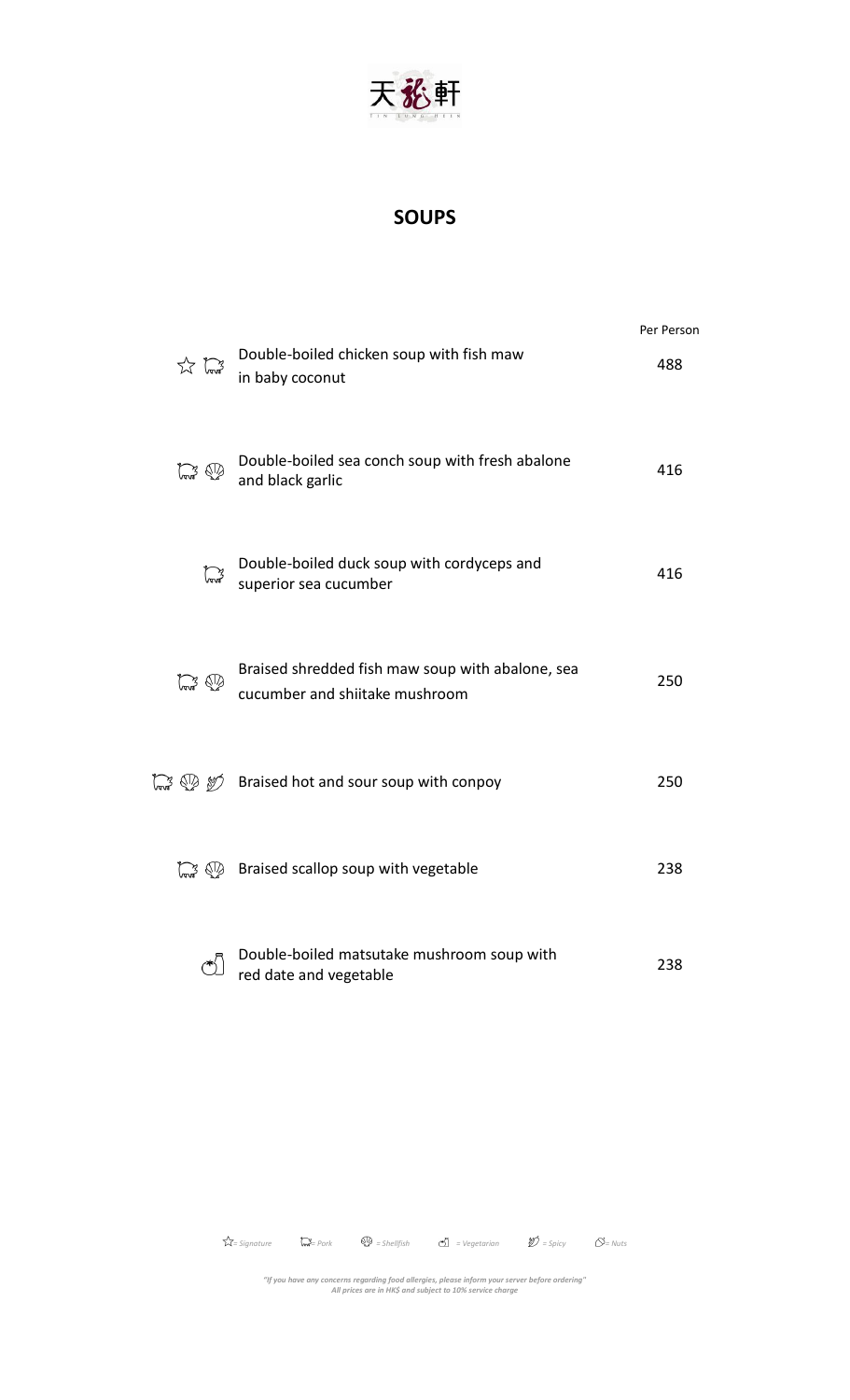

### **BIRD'S NEST**

|        |                                                                                    | Per Person |
|--------|------------------------------------------------------------------------------------|------------|
| QIA    | Braised superior bird's nest with boneless crab claw in<br>supreme broth           | 738        |
|        | Steamed egg white topped with superior bird's nest<br>and caviar                   | 738        |
| فكمهل  | Scrambled egg with braised superior bird's nest topped<br>with fresh black truffle | 678        |
| ৻৻୲ৡ   | Braised bamboo fungus stuffed with superior bird's<br>nest topped with crab roe    | 568        |
| فيسم   | Braised bird's nest soup with minced chicken                                       | 368        |
| (mr. 3 | Braised bird's nest soup with minced spotted garoupa                               | 368        |

 $\overleftrightarrow{\lambda}$  = Signature  $\overleftrightarrow{\mathbf{w}}$  = Pork  $\overline{\mathbf{P}}$  = Shellfish  $\overrightarrow{\mathbf{O}}$  = Vegetarian  $\overleftrightarrow{\mathbf{P}}$  = Spicy  $\overrightarrow{\mathbf{O}}$  = Nuts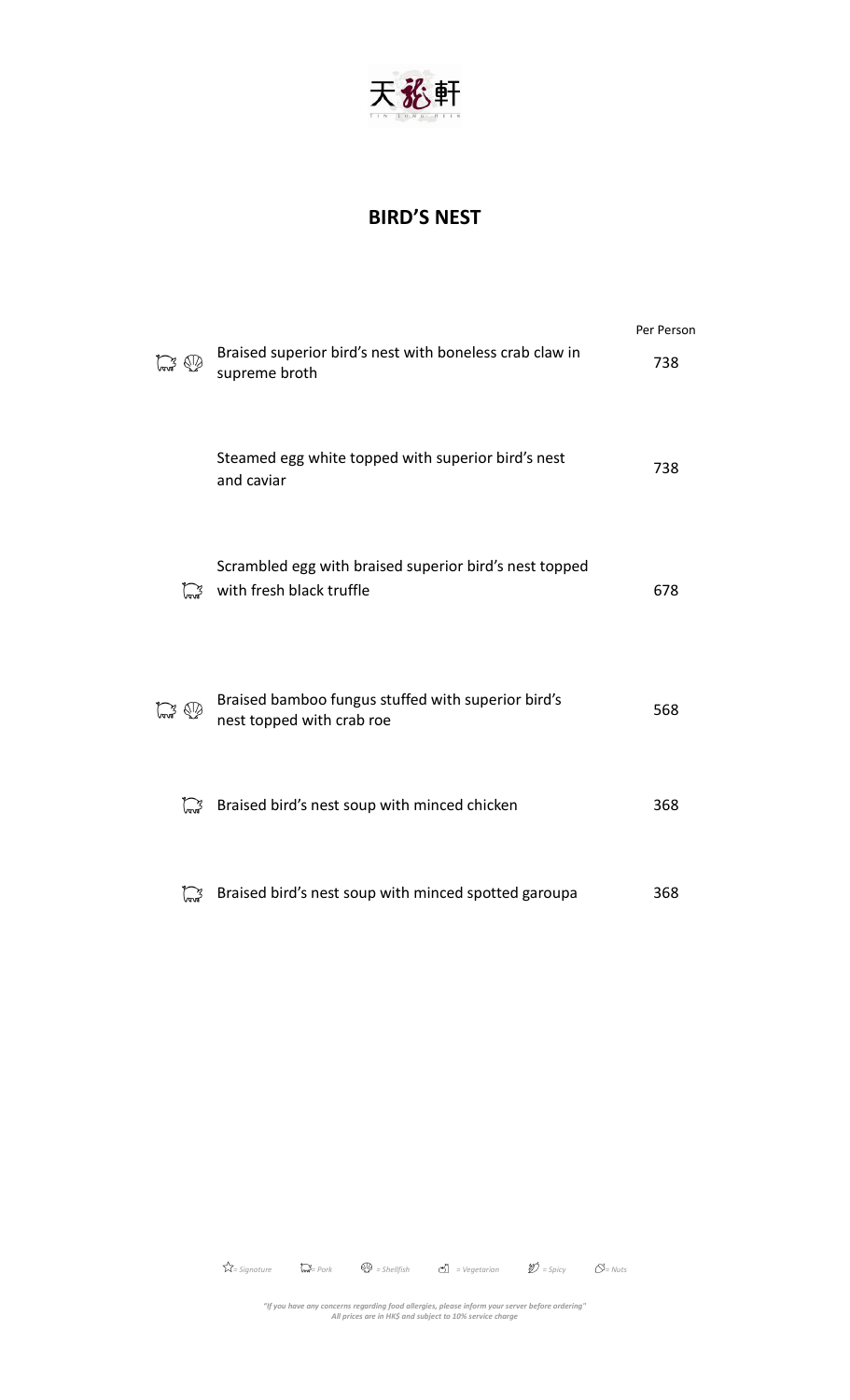

# **ABALONE AND AIR DRIED SEAFOOD**

|                   | Braised whole Yoshihama abalone (16 heads)<br>in supreme sauce                  | Per Person<br>5,888 |
|-------------------|---------------------------------------------------------------------------------|---------------------|
| <b>(2)</b> 12     | Braised whole Japanese Oma abalone (26 heads)<br>in supreme sauce               | Per Person<br>1,988 |
| (mr 613           | Braised fish maw with Yunnan ham and shiitake<br>mushroom                       | Per Piece<br>888    |
| ଡ଼୲ୡ              | Braised Kanto superior sea cucumber with porcini<br>mushroom                    | Per Person<br>408   |
| (J) Engl          | Braised superior sea cucumber stuffed with shrimp<br>paste topped with crab roe | Per Person<br>278   |
|                   | Braised Sea cucumber and winter melon stuffed<br>with conpoy                    | Per Person<br>242   |
| لاسم<br>مس<br>613 | Braised goose web with shiitake mushroom and<br>cuttlefish                      | Per Person<br>218   |

 $\overleftrightarrow{\lambda}$  = Signature  $\overleftrightarrow{\mathbf{w}}$  = Pork  $\overline{\mathbf{P}}$  = Shellfish  $\overrightarrow{\mathbf{O}}$  = Vegetarian  $\overleftrightarrow{\mathbf{P}}$  = Spicy  $\overrightarrow{\mathbf{O}}$  = Nuts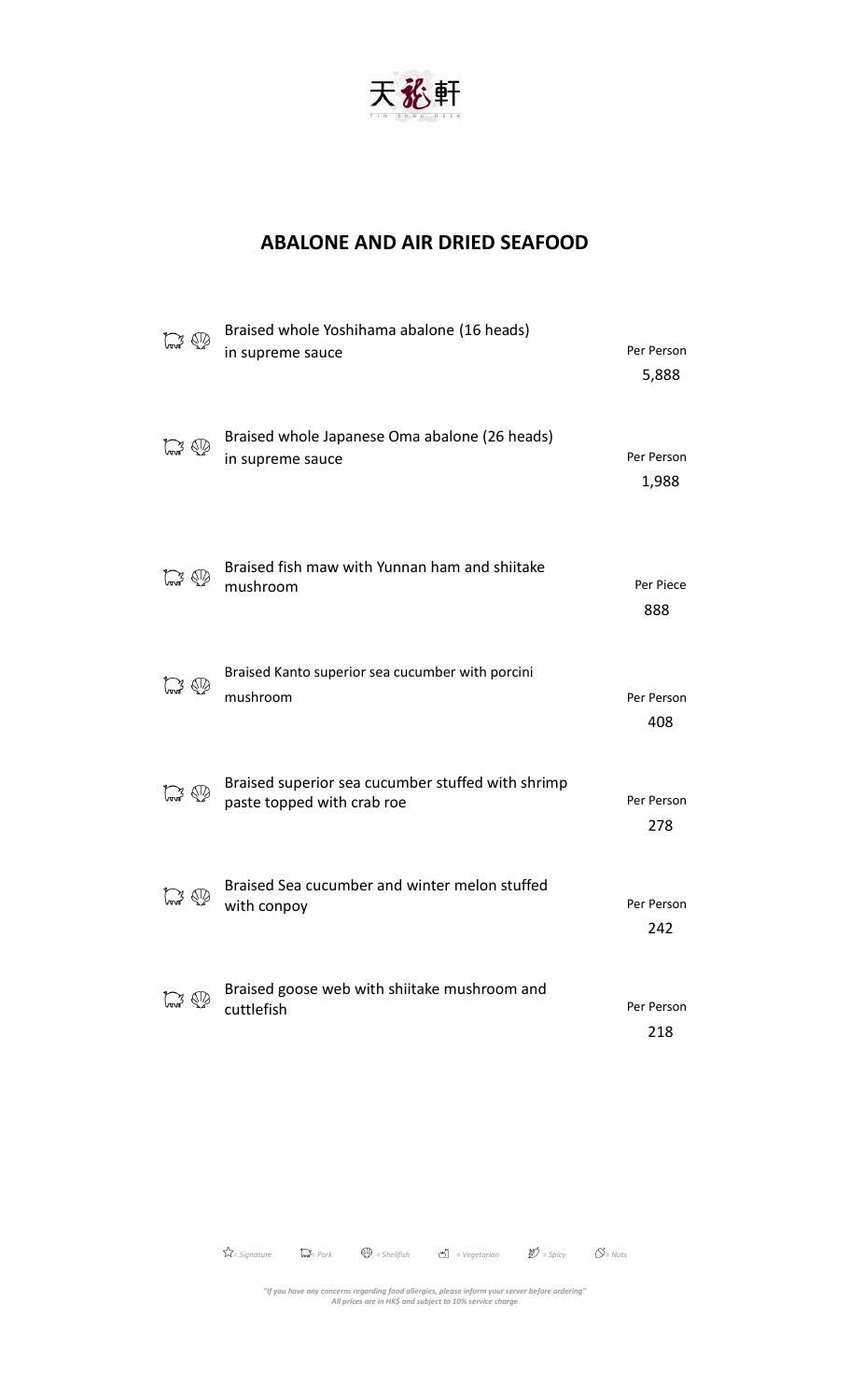

#### **LIVE SEAFOOD**

Steamed Live Fish Market Price Spotted garoupa, Pacific garoupa Red spotted garoupa or others  $\mathbb{Q}$  Live Lobster Market Price Wok-fried with ginger and spring onion; Steamed with garlic; Stir-fried with black bean sauce; Simmered with superior soup; Steamed with Jinhua ham and Huadiao wine

**Algorithm Community Community** Community Community Community Community Community Community Community Community Community Community Community Community Community Community Community Community Community Community Community

Poached; Wok-fried with spicy salt; Pan-fried with soy sauce; Steamed with garlic; Drunken with Huadiao wine

**Solution Crab** Market Price

Steamed with ginger and spring onion; Wok-fried with ginger and spring onion; Steamed with Huadiao wine; Stir-fried with black bean sauce; Wok-fried with spicy salt; Wok-fried with soy sauce; Steamed with egg white

 $\overleftrightarrow{\lambda}$  = Signature  $\overleftrightarrow{\mathbf{w}}$  = Pork  $\overline{\mathbb{P}}$  = Shellfish  $\overrightarrow{\mathbb{O}}$  = Vegetarian  $\overleftrightarrow{\mathbb{P}}$  = Spicy  $\overrightarrow{\mathbb{O}}$  = Nuts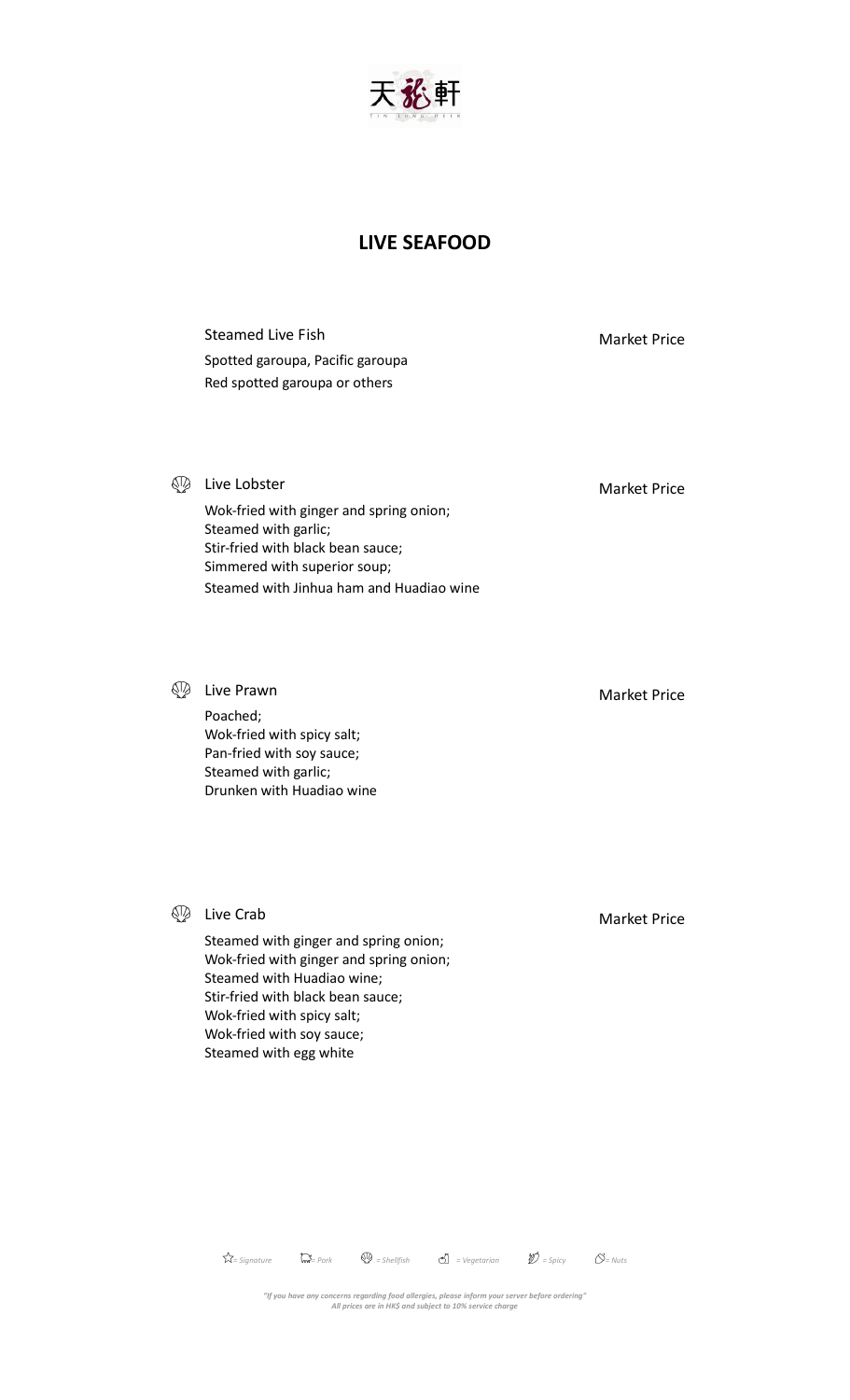

### **SEAFOOD**

|                                                 |                                                                                  | Per Person |
|-------------------------------------------------|----------------------------------------------------------------------------------|------------|
|                                                 | Read Australian fresh abalone (half piece)                                       | 388        |
|                                                 | $\hat{\mathbb{R}}$ $\mathbb{Q}$ Steamed crab claw with egg white in Huadiao wine | 328        |
|                                                 | $\hat{\mathbb{R}} \otimes$ Deep-fried crab shell filled with crab meat and onion | 288        |
| A DE                                            | Wok-fried razor clam with fresh yellow fungus in<br>X.O. chili sauce             | 212        |
| $\mathbb{G} \oplus$                             | Simmered fresh abalone with clam in white wine<br>sauce                          | 212        |
|                                                 | transparagus Pan-fried scallop with salmon roe and asparagus                     | 166        |
| $\begin{pmatrix} -3 & 0 \\ 0 & 0 \end{pmatrix}$ | Stewed oyster in citrus honey sauce                                              | 148        |

 $\vec{\lambda}$  = *Signature*  $\vec{\lambda}$  = *Pork*  $\vec{\omega}$  = *Shellfish*  $\vec{\omega}$  = *Vegetarian*  $\vec{\omega}$  = *Spicy*  $\vec{\omega}$  = *Nuts*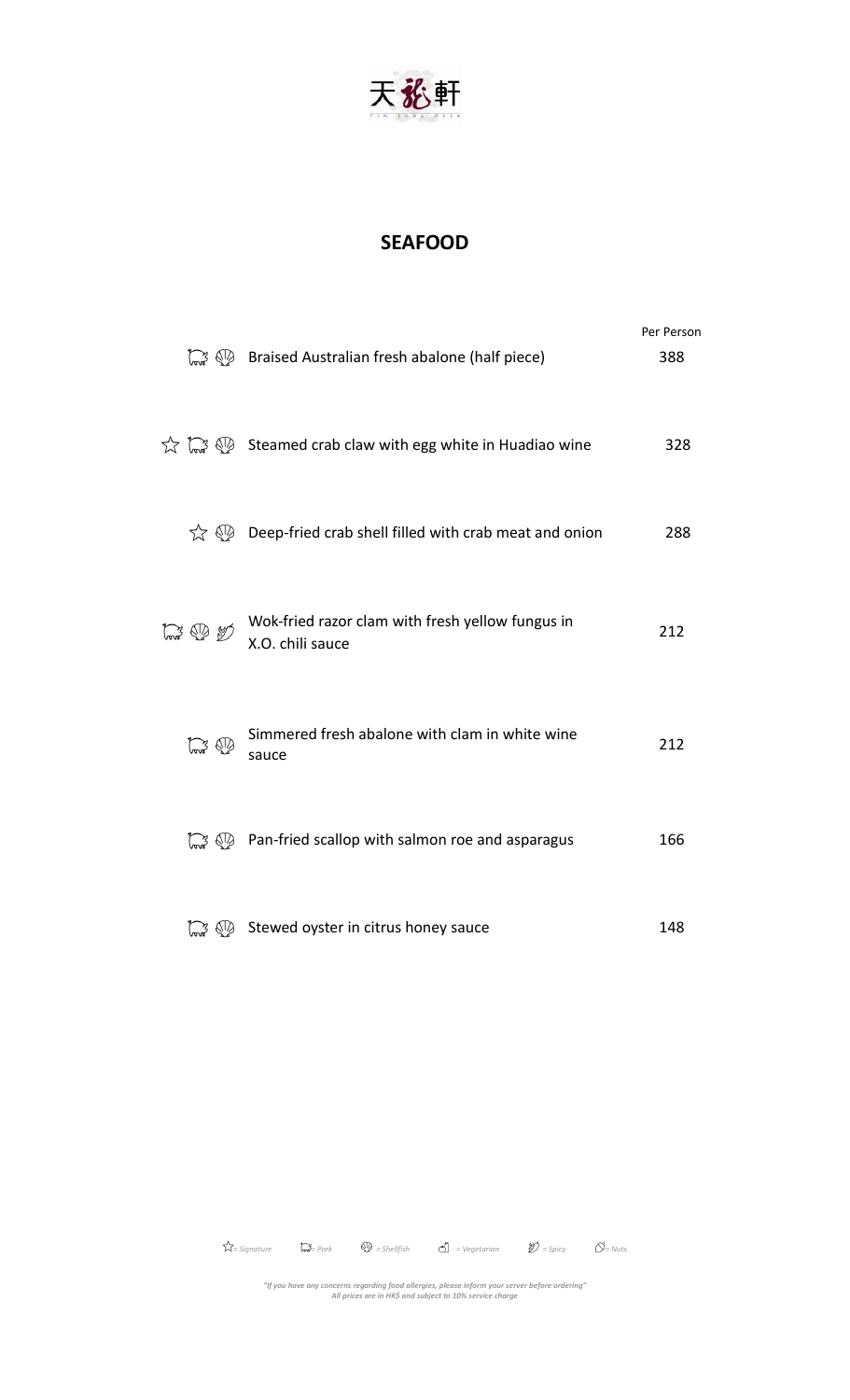

### **SEAFOOD**

|     | Sautéed lobster with white asparagus and Jinhua<br>ham     | 858 |
|-----|------------------------------------------------------------|-----|
| ⅏   | Wok-fried sliced conch with fish maw and dried<br>turnip   | 508 |
| ▧   | Pan-fried scallop with tomato served with crispy<br>toast  | 438 |
| ▧   | Wok-fried prawn with spring onion in superior soy<br>sauce | 432 |
| ళ্⊉ | Wok-fried shrimp with salted egg yolk and vegetable        | 368 |
|     | Sautéed garoupa fillet with shredded dried squid           | 558 |
|     | Stewed garoupa belly with pumpkin in black bean<br>sauce   | 368 |

 $\overleftrightarrow{\lambda}$  = Signature  $\overleftrightarrow{\mathbf{w}}$  = Pork  $\overline{\mathbf{W}}$  = Shellfish  $\overrightarrow{\mathbf{w}}$  = Vegetarian  $\overleftrightarrow{\mathbf{w}}$  = Spicy  $\overrightarrow{\mathbf{S}}$  = Nuts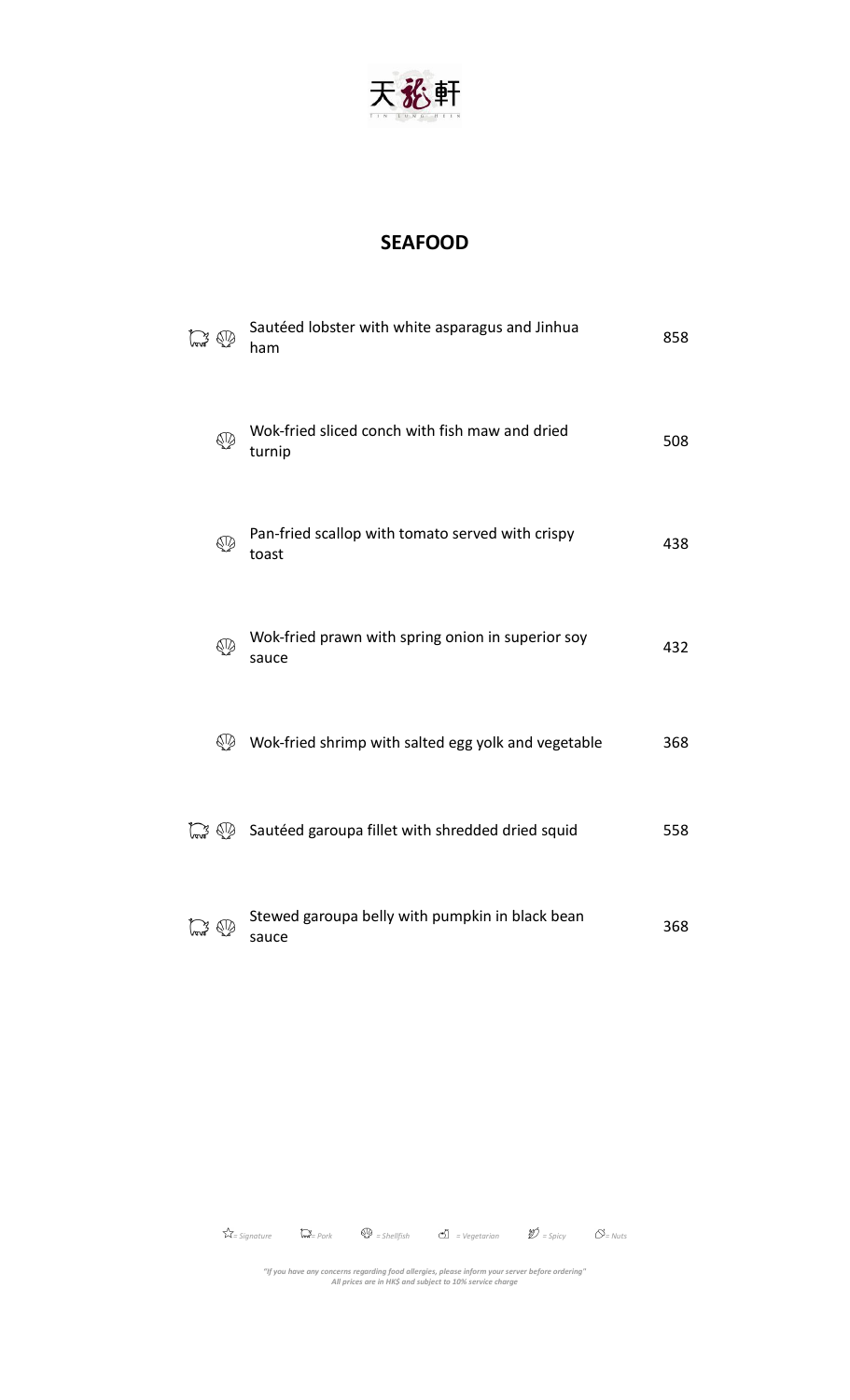

# **MEAT**

|                                                                                       | Pan-fried Kurobuta pork filled with foie gras<br>and onion (Per Person) | 192 |
|---------------------------------------------------------------------------------------|-------------------------------------------------------------------------|-----|
| $\approx 5$                                                                           | Braised pork belly with supreme sauce (Per<br>Person)                   | 128 |
| $\overleftrightarrow{\omega} \overleftrightarrow{\omega} \overleftrightarrow{\omega}$ | Wok-fried wagyu beef with X.O. chili sauce and<br>fresh lily bulb       | 668 |
| $\mathbb{C}^3$                                                                        | Stewed beef brisket with potato in Chu Hou sauce                        | 282 |
| Y)                                                                                    | Wok-fried lamb loin with garlic and peppers                             | 282 |
| <b>13 @</b>                                                                           | Steamed minced pork with diced abalone and<br>preserved meat            | 262 |
| لچمها                                                                                 | Braised beef fillet with Kyoho grape                                    | 262 |

 $\mathcal{L}_{\text{F}-Signature}$   $\mathbb{R}_{\text{F}-Pork}$   $\mathbb{P}_{\text{F}-Shelifish}$   $\mathbb{E}_{\text{F}-Spermutation}$   $\mathbb{E}_{\text{F}-Spermutation}$   $\mathbb{E}_{\text{F}-Spermutation}$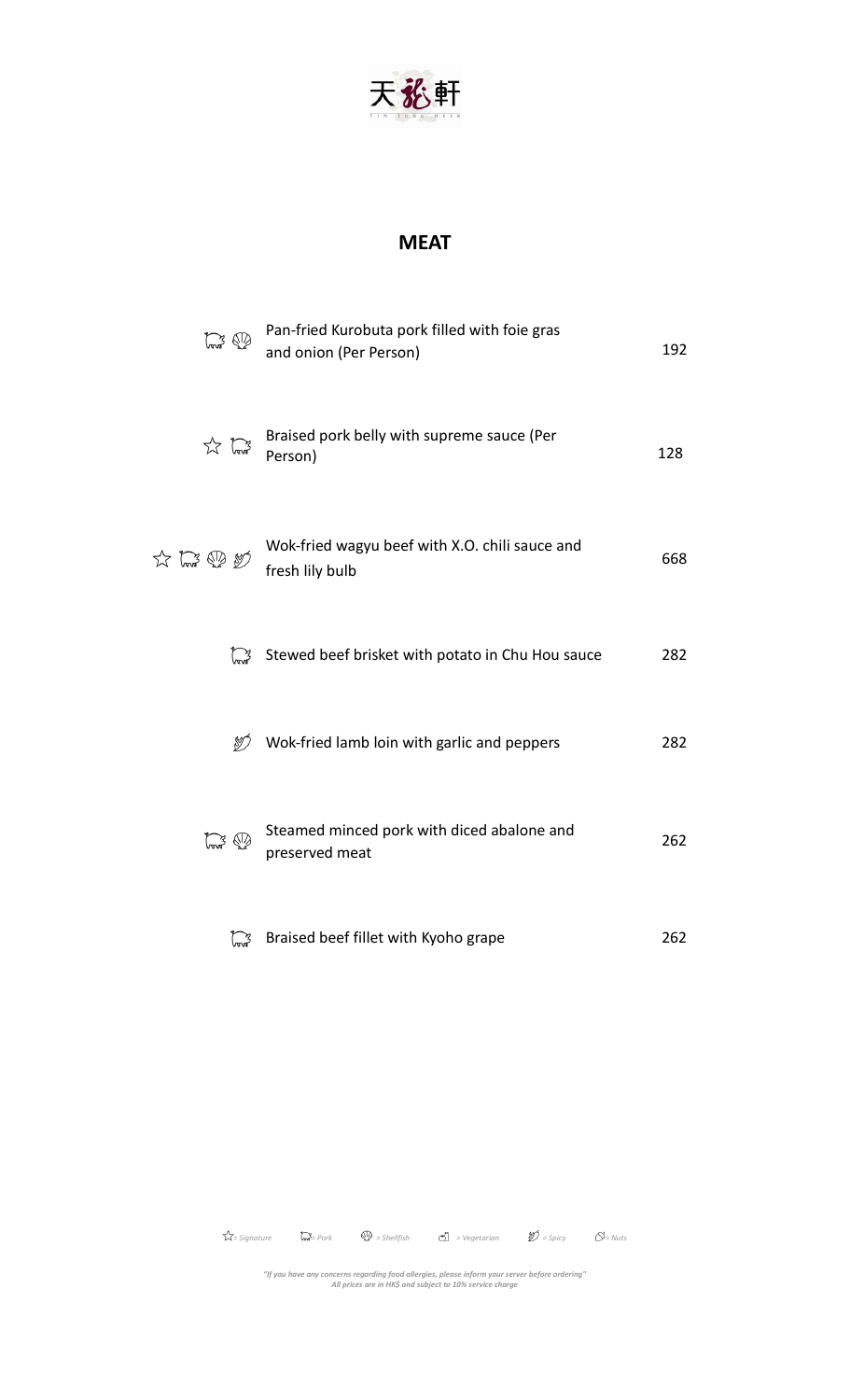

### **POULTRY**

|                                 | Braised chicken with sea cucumber and Jinhua ham<br>in oyster sauce (Half Piece)          | 292 |
|---------------------------------|-------------------------------------------------------------------------------------------|-----|
|                                 | Baked chicken with mushroom, spring onion and<br>ginger (Half Piece)                      | 292 |
|                                 | Deep-fried crispy chicken (Half Piece)                                                    | 292 |
| <b>Ave</b>                      | Wok-fried sliced pigeon with Chinese Kale Simmered<br>pigeon fillet with chestnut         | 312 |
|                                 | <b>EVALUATE:</b> Wok-fried minced pigeon, chive and pine nut served<br>with fresh lettuce | 312 |
| $\mathbb{G} \otimes \mathbb{F}$ | Wok-fried shredded duck with termite mushroom in<br>spicy sauce                           | 288 |
|                                 | ි මේ Stewed sliced duck with conpoy and bamboo shoot                                      | 288 |

 $\overrightarrow{X}$  = Signature  $\overrightarrow{X}$  = Pork  $\overrightarrow{Y}$  = Shellfish  $\overrightarrow{Y}$  = Vegetarian  $\overrightarrow{Y}$  = Spicy  $\overrightarrow{S}$  = Nuts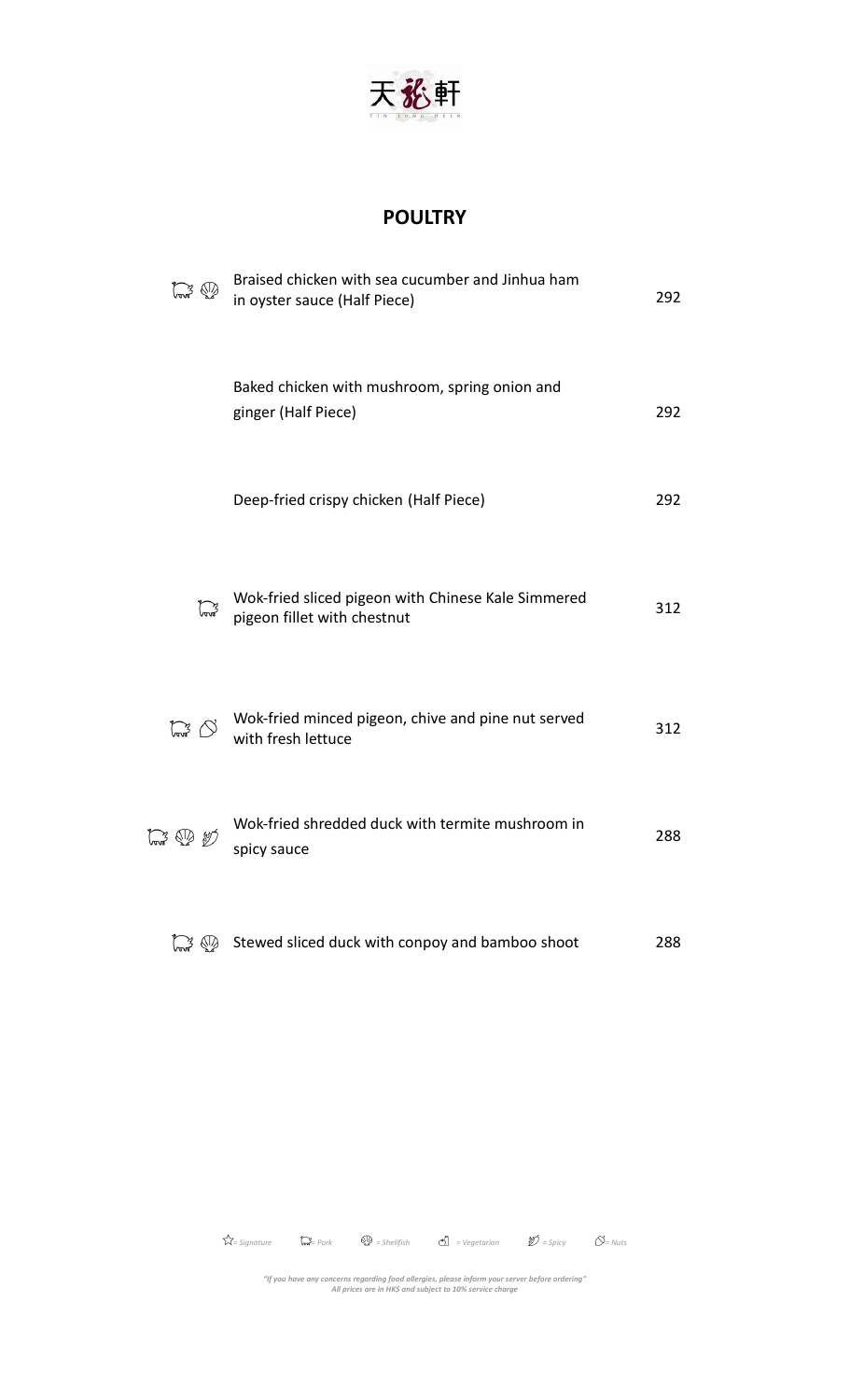

### **VEGETARIAN**

| Pan-fried omnipork with pineapple in sweet and sour<br>sauce                      | 288 |
|-----------------------------------------------------------------------------------|-----|
| Braised bamboo fungus with spinach and black truffle                              | 252 |
| Simmered assorted vegetables and shiitake mushroom in<br>supreme broth            | 252 |
| Wok-fried brown fungus and seasonal crunchy vegetables<br>served in a crispy nest | 252 |
| Steamed Hakata eggplant with sweet preserved vegetable                            | 252 |
| Deep-fried crispy bean curd stuffed with vegetables                               | 252 |
| Wok-fried dried bean curd with Sarcodon Aspratus and<br>bean sprout               | 252 |

 $\vec{r}$  = *Signature*  $\vec{r}$  = *Pork*  $\vec{v}$  = *Shellfish*  $\vec{v}$  = *Vegetarian*  $\vec{v}$  = *Spicy*  $\vec{v}$  = *Nuts*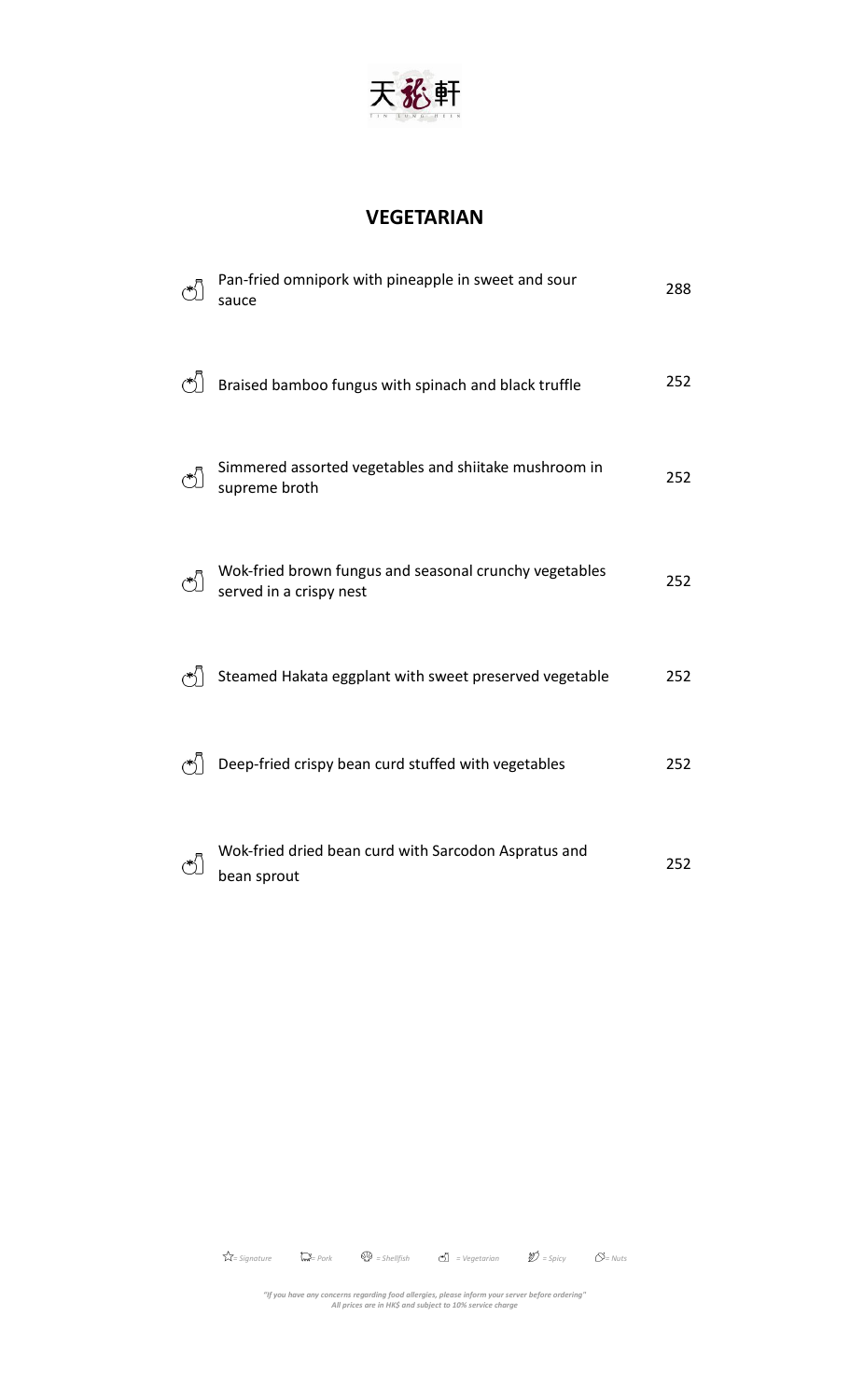

### **RICE AND NOODLES**

| ௵            | Fried rice with diced abalone, goose and shrimp<br>wrapped in lotus leaf (Per Person) | 110 |
|--------------|---------------------------------------------------------------------------------------|-----|
| <b>G</b> @   | Wok-fried glutinous rice with preserved meat and<br>dried shrimp                      | 228 |
|              | Fried rice noodle with wagyu beef fillet                                              | 278 |
| ▧            | Fried rice with crab meat, egg white, diced spotted<br>garoupa and crispy rice        | 278 |
| ☜ جن         | Pan-fried noodle with fresh abalone and chicken in<br>chili sauce                     | 278 |
| <b>DE 12</b> | Braised E-fu noodle with seafood and straw<br>mushroom                                | 278 |
|              | Stewed vermicelli with shredded duck, conpoy and<br>preserved vegetable               | 278 |

 $\mathcal{L}_{\mathsf{Poisson}}$  =  $\mathcal{L}_{\mathsf{S}}$  =  $\mathcal{L}_{\mathsf{Syl}}$  =  $\mathcal{L}_{\mathsf{Syl}}$  =  $\mathcal{L}_{\mathsf{Syl}}$  =  $\mathcal{L}_{\mathsf{Syl}}$  =  $\mathcal{L}_{\mathsf{Syl}}$  =  $\mathcal{L}_{\mathsf{Syl}}$  =  $\mathcal{L}_{\mathsf{Syl}}$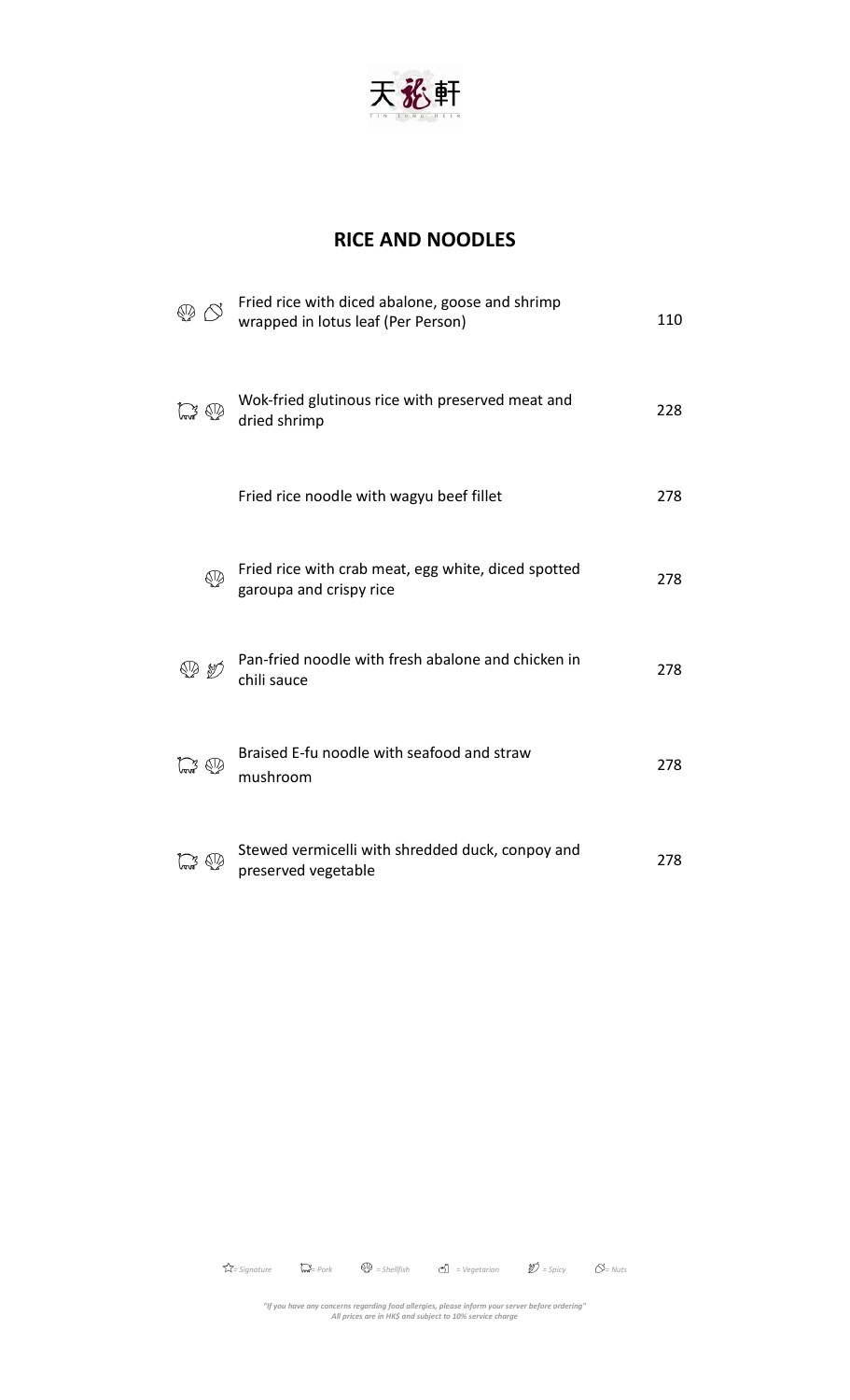

### **DESSERT**

|   |                                                                                                                                                | Per Person |
|---|------------------------------------------------------------------------------------------------------------------------------------------------|------------|
|   | Double-boiled superior bird nest's served<br>with coconut milk, almond cream and syrup<br>(Requires approximately 30 minutes preparation time) | 738        |
| ☆ | Chilled mango cream with sago and pomelo                                                                                                       | 98         |
|   | Sweetened red bean soup with vintage tangerine peel and<br>lotus seed                                                                          | 92         |
|   | Sweetened almond soup with pigeon egg                                                                                                          | 92         |
|   | Double-boiled milk with aloe vera and coconut milk                                                                                             | 92         |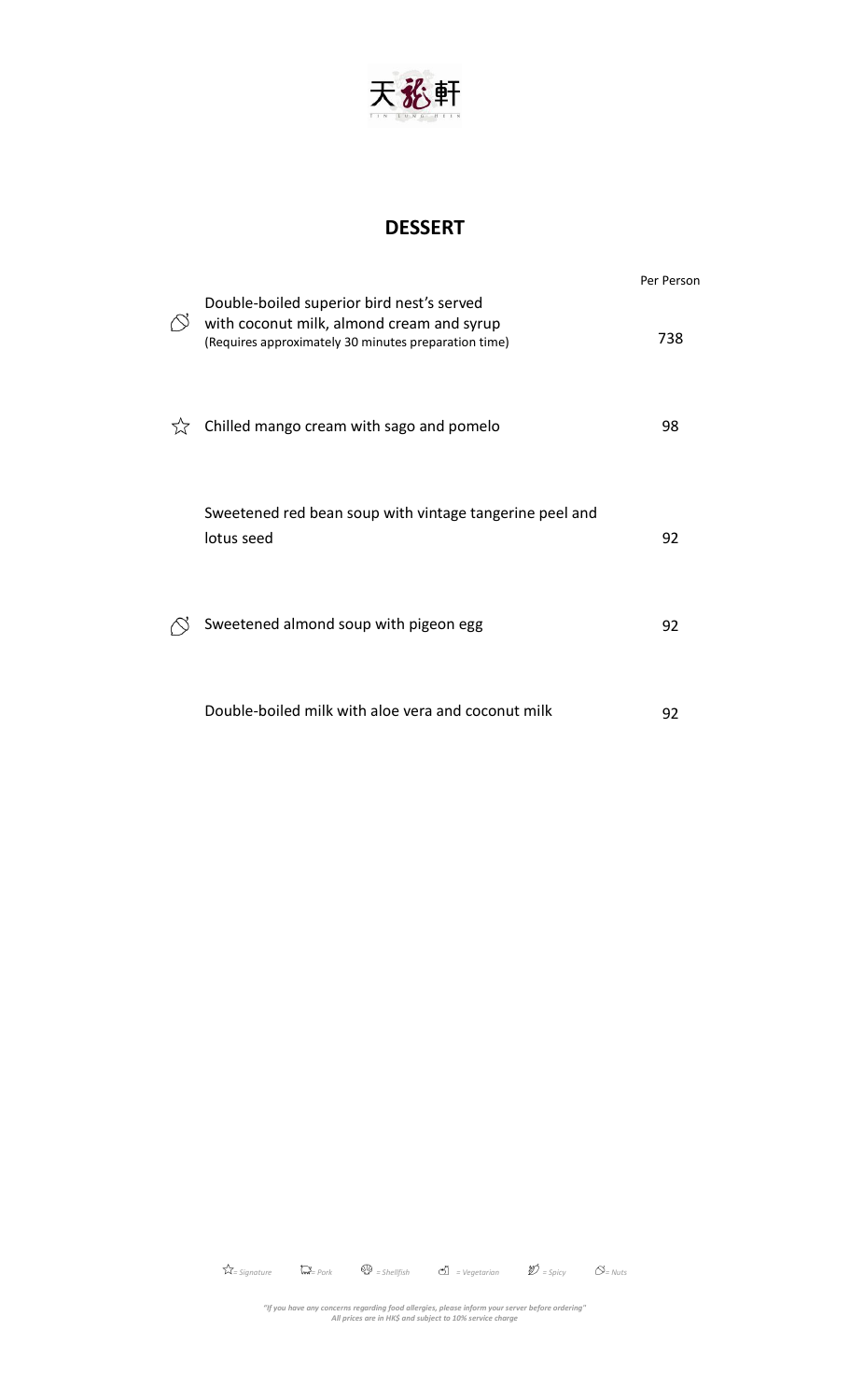

## **PASTRIES**

|   | Chilled osmanthus flower and snow swallow jelly<br>(3 pieces)                                         | 92 |
|---|-------------------------------------------------------------------------------------------------------|----|
| ☆ | Traditional baked egg custard tart (2 pieces)<br>(Requires approximately 20 minutes preparation time) | 92 |
|   | Chilled red date and coconut jelly (3 pieces)                                                         | 92 |
|   | Deep-fried egg pastry topped with dragon's bread candy in<br>lemon juice<br>(5 pieces)                | 85 |
|   | Steamed sponge cake with egg yolk                                                                     | 85 |
|   | Deep-fried sesame dumpling filled with yogurt (3 pieces)                                              | 80 |
|   | Baked shredded coconut tart with assorted nuts (3 pieces)                                             | 80 |

 $\vec{r}$  = *Signature*  $\vec{r}$  = *Pork*  $\vec{P}$  = *Shellfish*  $\vec{q}$  = *Vegetarian*  $\vec{r}$  = *Spicy*  $\vec{P}$  = *Nuts*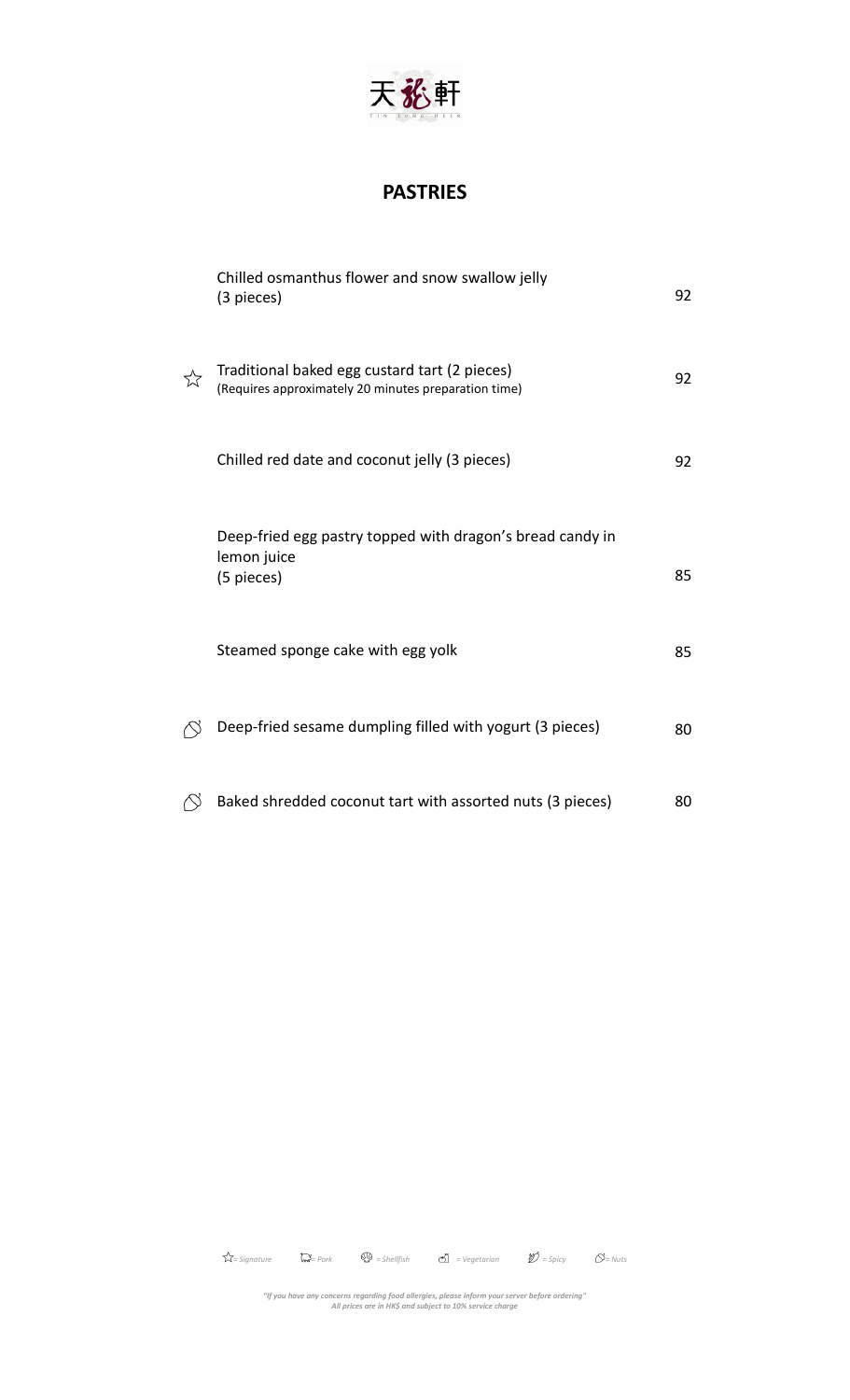

# **SPECIAL SAUCE SELECTION**

|                                 |                                | Per Person |
|---------------------------------|--------------------------------|------------|
| Y)                              | Chopped chili                  | 30         |
| Y)                              | Soy sauce with chopped chili   | 30         |
| $\mathbb{G} \otimes \mathbb{Z}$ | Tin Lung Heen X.O. chili sauce | 42         |

### **TIN LUNG HEEN SPECIAL GIFT BOX**

|                              |                                                                          | Per Bottle     |
|------------------------------|--------------------------------------------------------------------------|----------------|
| $\oslash$                    | Tin Lung Heen walnut                                                     | 110            |
| $\mathbb{Q}$ of $\mathbb{Z}$ | Tin Lung Heen chili sauce                                                | 285            |
|                              | ្លៃ $\mathcal{D} \not\cong \mathcal{D}$ Tin Lung Heen X.O. chili sauce   | 420            |
|                              |                                                                          |                |
| $\varnothing$                | Tin Lung Heen walnut with Chinese Tea Set                                | Per Set<br>230 |
|                              | $\mathcal{D} \mathcal{D}$ Tin Lung Heen chili sauce with Chinese Tea Set | 405            |
|                              | ্রিয় <i>§ গ</i> Tin Lung Heen X.O. chili sauce with Chinese Tea Set     | 540            |

 $\overleftrightarrow{\lambda}$  = Signature  $\overleftrightarrow{\mathbf{w}}$  = Pork  $\overline{\mathbb{D}}$  = Shellfish  $\overrightarrow{\mathbb{D}}$  = Vegetarian  $\overleftrightarrow{\mathbb{D}}$  = Spicy  $\overrightarrow{\mathbb{D}}$  = Nuts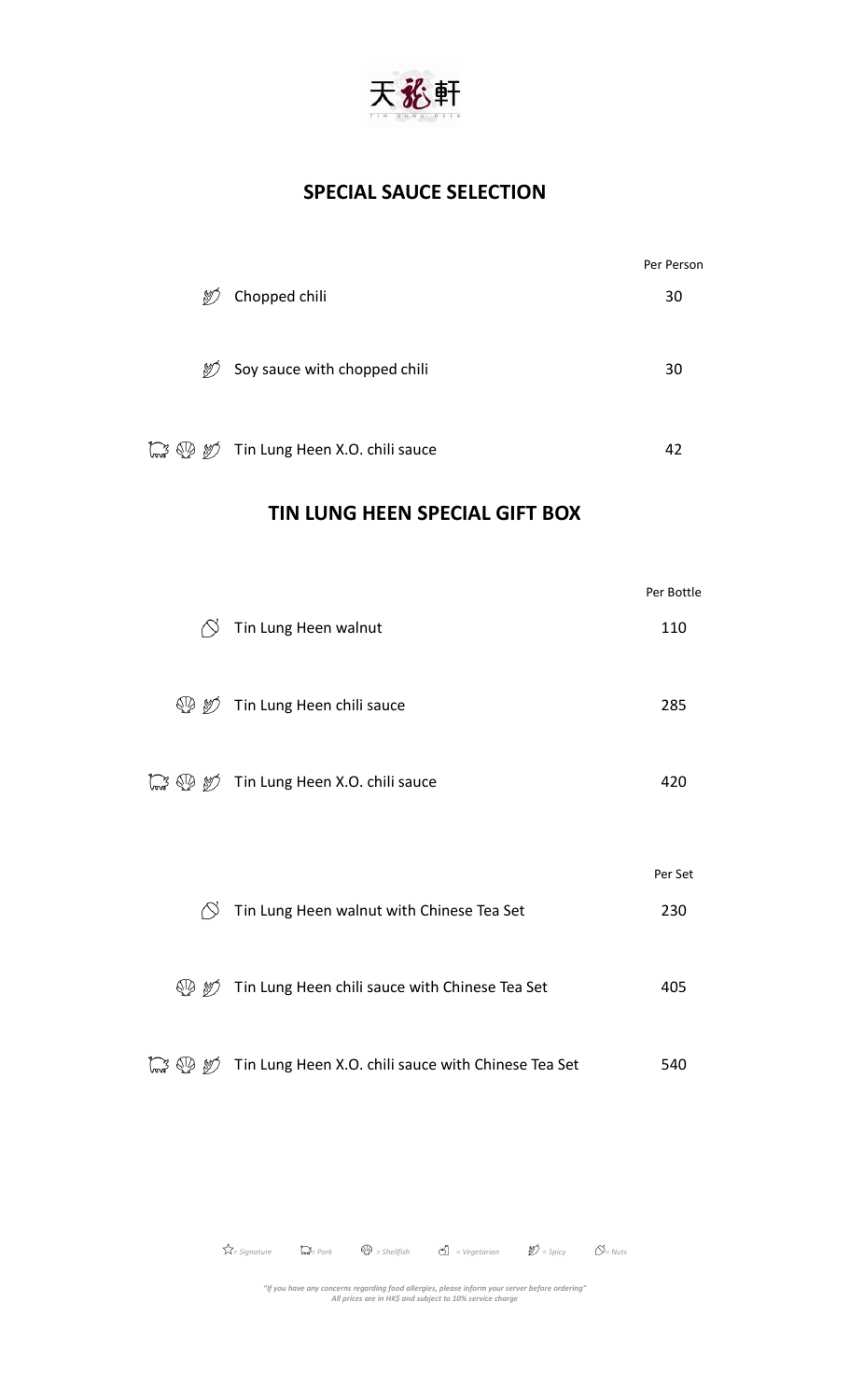

# **PREMIUM CHINESE TEA SELECTION**

| Green Tea known as unfermented tea is the variety which keeps the            |            |
|------------------------------------------------------------------------------|------------|
| original colour of the tea leaves. No fermentation takes place during        | Per Person |
| processing so the natural health substances in fresh tea leaves are much     |            |
| remained.                                                                    |            |
|                                                                              |            |
|                                                                              |            |
| Early Spring Shifeng Long Jing                                               | 105        |
|                                                                              |            |
| Dongting Bi Luo Chun                                                         | 105        |
|                                                                              |            |
|                                                                              |            |
|                                                                              |            |
| White Tea is a slightly fermented tea with its body covered with fluffy      |            |
| white hair. It brews to a pale yellow colour and produces a pleasant         |            |
| aroma that is fruity and airy. White tea helps in lowering cholesterol,      |            |
| preventing vascular sclerosis and stress reduction.                          |            |
|                                                                              |            |
| <b>Fuding Silver Needle</b>                                                  | 130        |
|                                                                              |            |
| Premium White Peony                                                          | 65         |
|                                                                              |            |
| Oolong Tea is a "semi-fermented" tea.                                        |            |
| Combining the features of green tea and black tea, Oolong tea brews are      |            |
| not only as clear and fragrant as Green tea, but also as fresh and strong as |            |
| Black tea. It is commonly brewed to be strong, with a bitter taste. Oolong   |            |
| tea helps to replenish energy and refresh the senses                         |            |
|                                                                              |            |
|                                                                              |            |
| Wuyi Da Hong Pao                                                             | 150        |
|                                                                              |            |
| Lan Hua Xian Tie Guan Yin                                                    | 105        |
|                                                                              |            |
| Monkey Pick Oolong                                                           | 90         |
|                                                                              |            |

*All prices are in HK\$ and subject to 10% service charge*